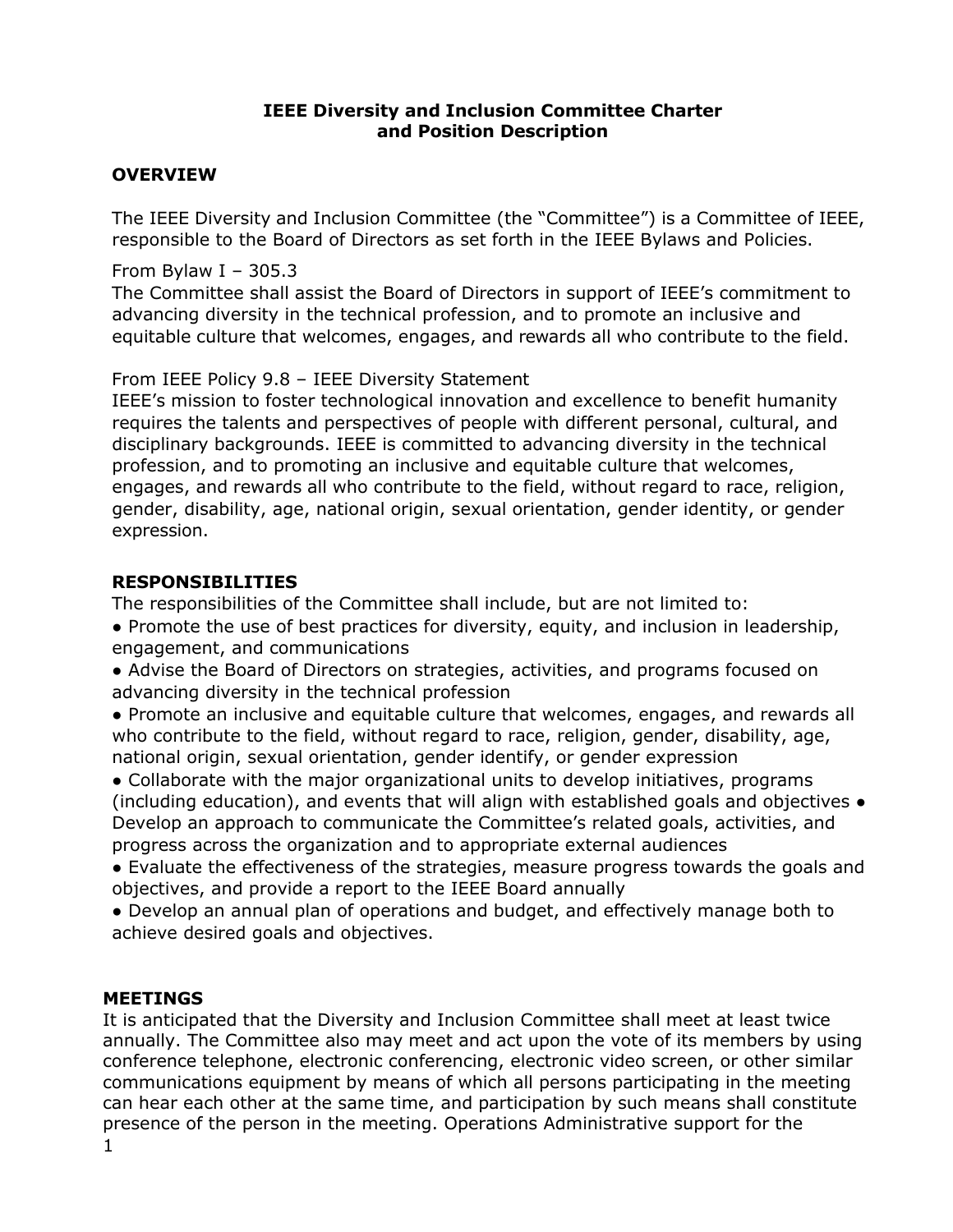Committee shall be designated by the IEEE Executive Director. Reports The Committee shall provide an annual report to the IEEE Board of Directors, and such other reports as may be requested or as are provided for in this charter.

### **CHARTER CHANGES**

Changes to this Charter require approval of the IEEE Board of Directors.

## **MEMBERSHIP**

The Diversity and Inclusion Committee shall consist of 11 members as follows:

- The Chair, appointed by the IEEE Board, as recommended by the IEEE Nominations and Appointments Committee
- Vice Chair, selected from the current members by the Committee
- Two Members-at-Large, appointed by the IEEE Board, as recommended by the IEEE Nominations and Appointments Committee
- One member appointed by each of the Chairs of the Major Boards (EAB, IEEE-SA BOG, IEEE-USAB, MGAB, PSPB, and TAB) and the Awards Board. The Chair shall work with the Major Board Chairs to ensure their appointees reflect the diverse, global nature of IEEE's membership and activities
- IEEE Executive Director (non-voting)

### **ELIGIBILITY**

- Must be an IEEE member in good standing;
- Must be of Graduate Student Member grade or higher.

## **TERMS OF OFFICE**

The Chair shall serve a one-year term, with reappointment permissible for an additional one-year term.

The Committee shall select one member to serve as its Vice-Chair for the term of one year. The Vice Chair shall become the acting Chair should the Chair become unable to serve.

The Members-at-Large and other appointees shall serve two-year staggered terms, with re-appointment permissible for one additional two-year term.

## **RESPONSIBILITIES OF THE CHAIR**

- Abide by the IEEE Code of Conduct and IEEE Code of Ethics;
- Call and preside at meetings of the committee;
- Facilitate committee discussions;
- Collaborate with staff in the following areas:
	- Setting of meeting agendas;
	- Ensuring that summary of the meetings are distributed to committee members;
	- Reviewing and acknowledging proposals and inquiries to the committee;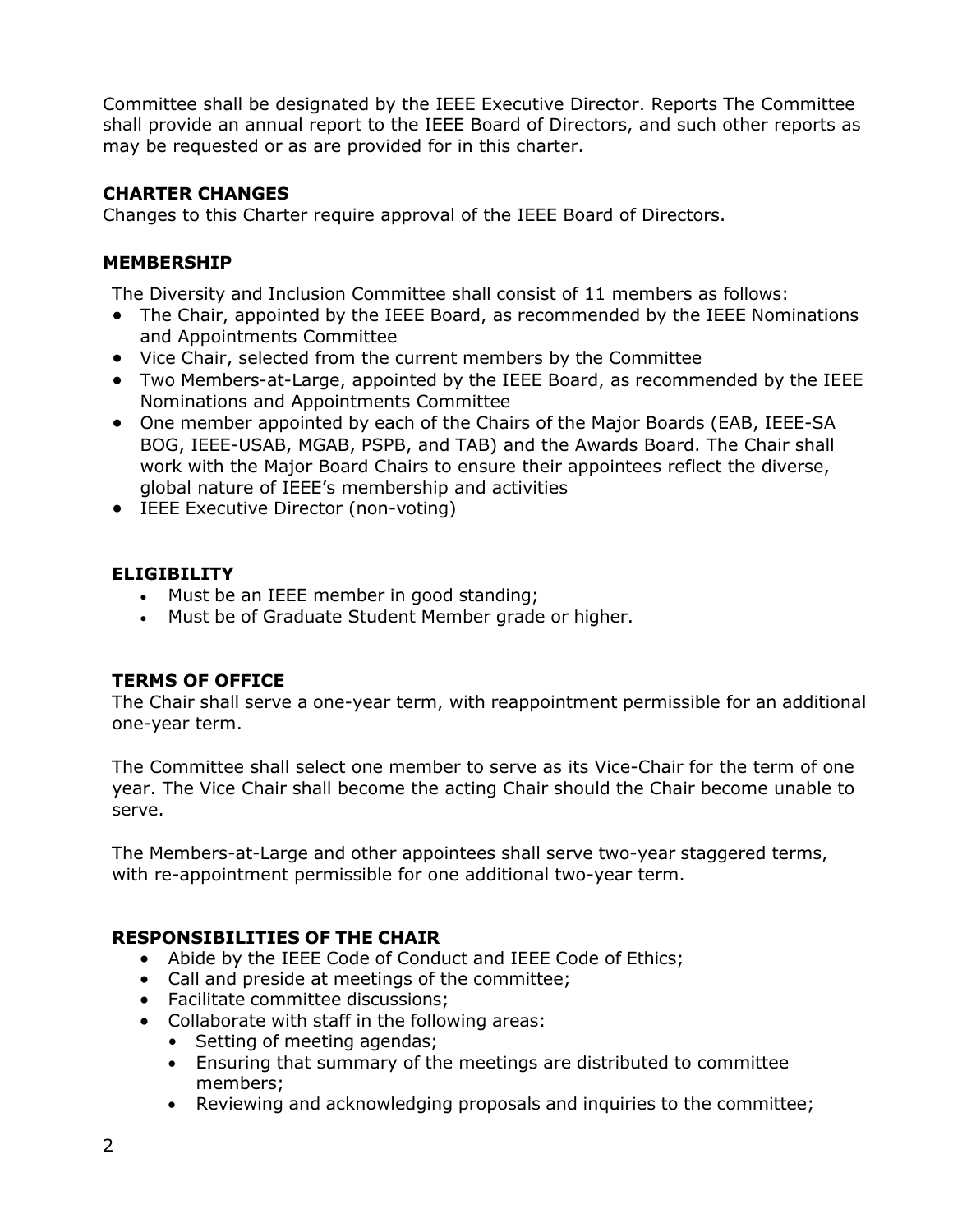- Monitoring projects and goals for the committee;
- Preparing reports on committee activities and relevant issues for distribution to the IEEE Board of Directors, as needed, and submitting its year‐end report;
- Work with staff to adhere to the approved annual budget;
- Act as the public face of the committee;
- Act as the point of contact with external entities;
- Provide leadership to assure that the committee charge is met and collaborate with the committee to ensure successful completion of activities;
- Provide a thorough and timely orientation for members of the Committee;
- Selected participation in IEEE outreach meetings;
- Mentor committee members to ensure continuity of the programs and activities for the next year;
- Submit recommendations to the IEEE Nominations and Appointments Committee for the appointment of the Member-at-Large position, and potential future appointments;
- Complete compliance training, as required by IEEE.

## **RESPONSIBILITIES OF COMMITTEE MEMBERS**

- Abide by the IEEE Code of Conduct and IEEE Code of Ethics;
- Become familiar with the committee charter and related sections of IEEE's Bylaws, Policies, and governing documents;
- Accept and carry out such tasks and responsibilities as are assigned by the Chair in a timely manner;

These may typically include:

- Participation in such orientation activities as requested by the Chair;
- Review committee agendas and minutes prior to each meeting;
- Contribute for the development of the annual schedule of activities;
- Selected participation in IEEE outreach meetings; and
- Chair and work on ad hoc assignments, as appointed by the Chair.
- Avoid and where necessary declare any conflict of interest to the Chair;
- Complete compliance training, as required by IEEE.

## **QUALIFICATIONS AND SKILLS:**

#### **Knowledge**

- Clear understanding of global need for diversity, equity, and inclusion
- Working knowledge of IEEE and its fields of interests, activities, vision and mission, structure;
- General familiarity with the functions of IEEE's Major Organizational Units;
- Ability to manage the activities of the committee within the scope of its charter.

## **Experience:**

• Diversity, equity, and inclusion strategic planning and program development is desired;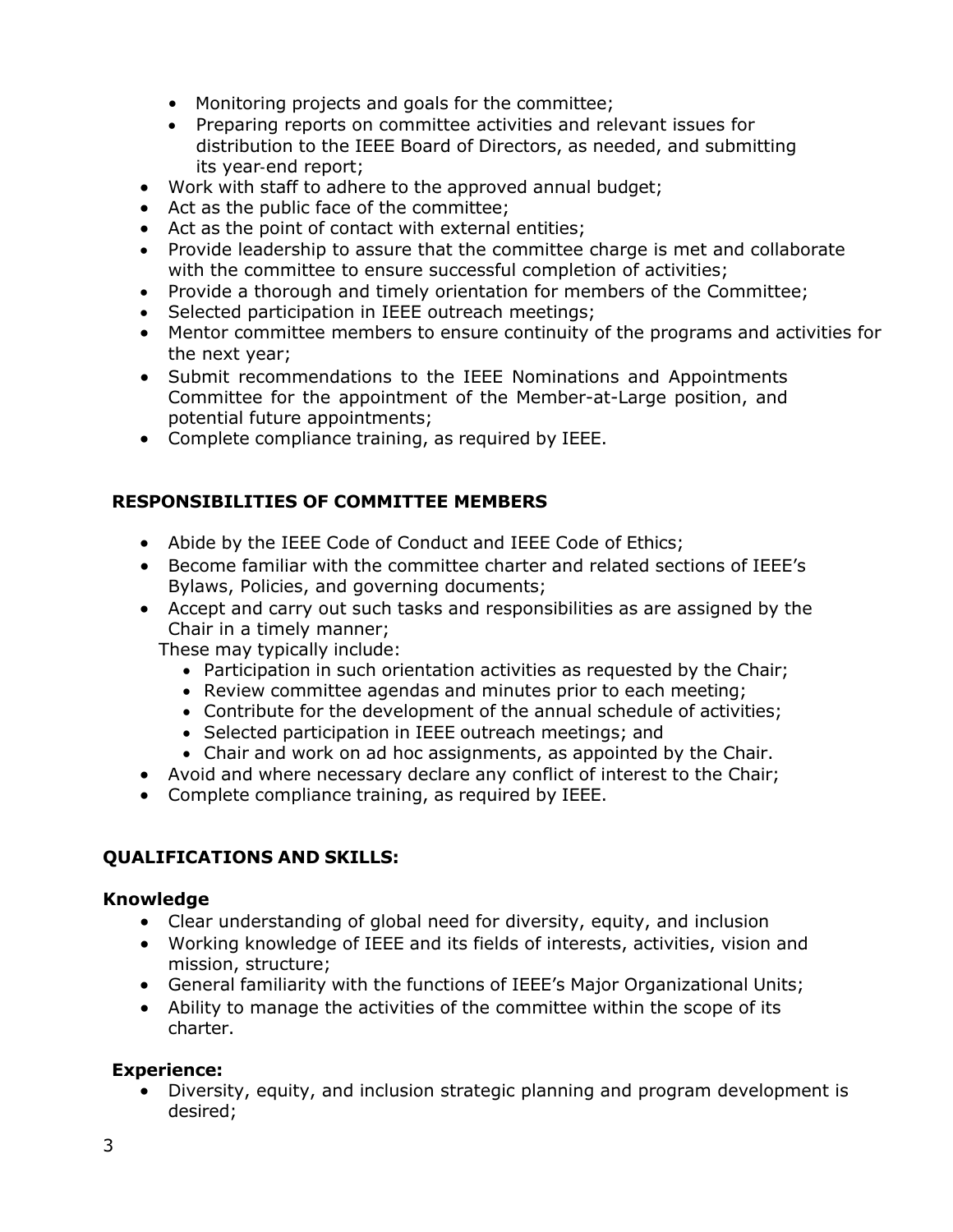- Organizational Unit appointees should be actively engaged in strategic planning for that Organizational Unit;
- Experience in working within IEEE's operating culture of volunteer/staff partnerships or experience in other organizations that should provide good preparation for working in the IEEE culture to enable the alignment and linkage of IEEE strategic direction across the organization;
- Experience relevant to the mission of the Committee, acquired either through volunteer activities in IEEE or in similar roles in other organizations.

### **Personal Characteristics:**

- Ability to welcome and include differing views; a friendly, responsive, and patient approach, and community-building skills;
- Ability to act with discretion, tact and handle confidential matters;
- Honesty, integrity, and adherence to high ethical standards;
- Ability to listen, analyze, think clearly and creatively, work well with people individually and in a group;
- Capability to focus on strategic issues and make effectiveness a top priority;
- Excellent communication skills;
- Sound decision making skills to make timely decisions based on knowledge, analysis, and judgment; and
- Ability to meet deadlines and respond to communications in a timely fashion.

### **ADDITIONAL QUALIFICATIONS FOR THE CHAIR:**

- Excellent leadership skills including the ability to motivate others; negotiate compromise and resolve differences; maintain positive working relationships and capability to set direction;
- Ability to communicate and serve as a liaison between the Committee and the Organizational Units, promoting transparency and accountability;
- Ability to clearly and comfortably delegate and broadly share both responsibility and accountability; and
- Ability to facilitate and run meetings efficiently, including familiarity with parliamentary procedures.

| <b>Item</b>                                                              | <b>Total Estimated Time</b><br><b>Required</b>       |
|--------------------------------------------------------------------------|------------------------------------------------------|
| <b>Material and Agenda Review</b>                                        | 2-4 hours/meeting (typically at<br>least 2 per year) |
| <b>In-Person Meetings</b> (not including travel time)                    | $1-2$ days/meeting (1 per year)                      |
| <b>Teleconferences</b>                                                   | As needed                                            |
| Correspondence (emails, drafting of items,<br>review of materials, etc.) | 4 hours/month                                        |

#### **ESTIMATED TIME REQUIREMENTS:**